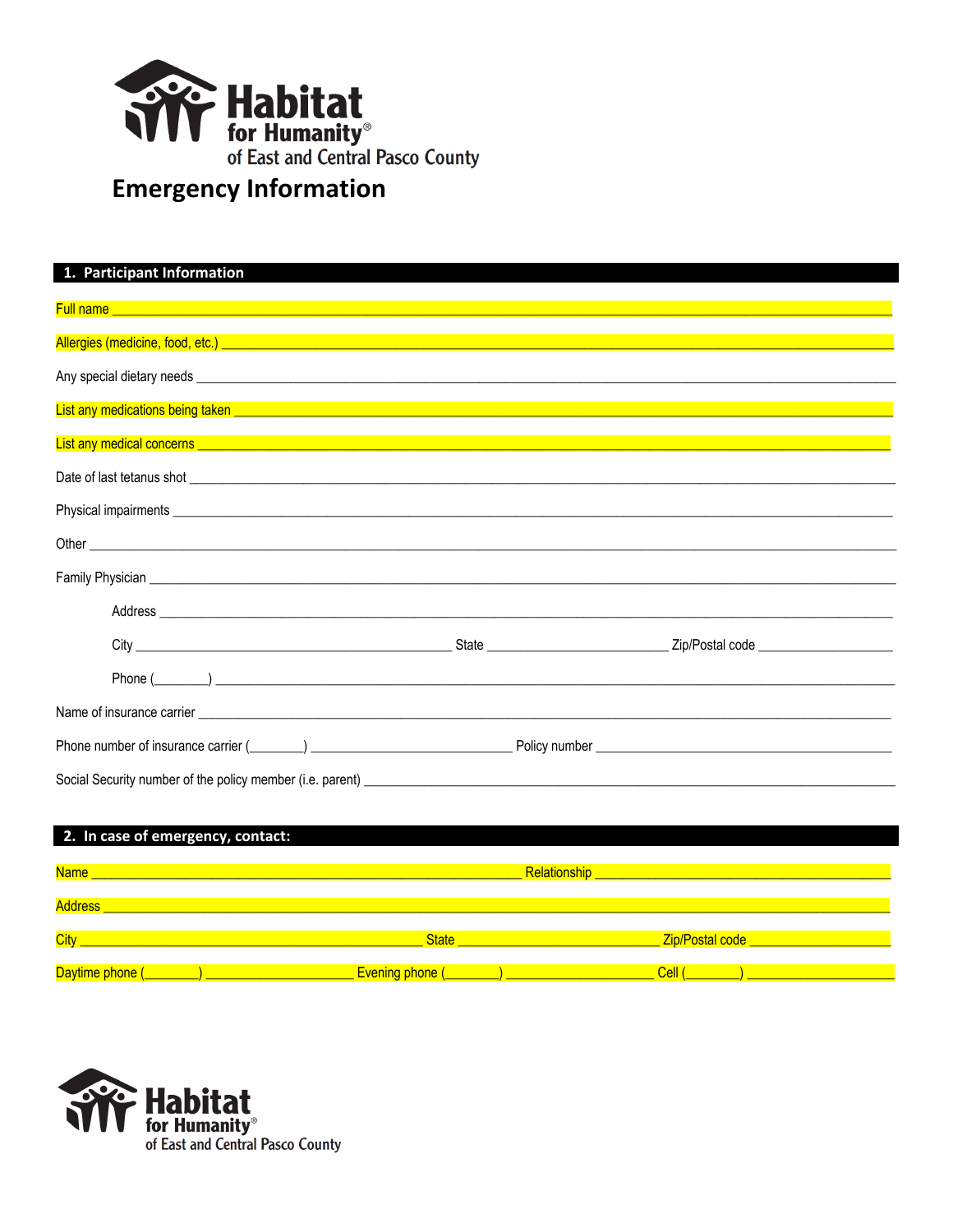37220 Meridian Ave, Dade City, FL 33525 office: 352-567-1444 www.habitatpasco.org



# **Release and Waiver of Liability**

**IMPORTANT:** Each volunteer must have a signed "Release and Waiver of Liability" on file.

### **PLEASE READ CAREFULLY! THIS IS A LEGAL DOCUMENT THAT AFFECTS YOUR LEGAL RIGHTS!**

This Release and Waiver of Liability (the "Release") is executed on this **Lack and Selease** and Waiver of Liability (the "Release") is executed on this **Lack and Selease** and Maiver of Liability (the "Release") is executed (the "Volunteer"), in favor of Habitat for Humanity of East & Central Pasco County, Habitat for Humanity International, Inc., and any other Habitat for Humanity affiliated organizations, and their respective directors, officers, trustees, employees, volunteers and agents (collectively, the "Released Parties").

I, the Volunteer, desire to work as a volunteer for one or more of the Released Parties and engage in the activities related to being a volunteer ("Activities"). I understand that my Activities may include but are not limited to the following: working in Habitat for Humanity offices or Habitat for Humanity ReStore operations; traveling to and from work sites, towns, cities or countries; consuming food available or provided; living in housing provided for volunteers; constructing and rehabilitating residential buildings; and other construction-related activities.

I, the Volunteer, hereby freely, voluntarily and without duress execute this Release under the following terms:

#### **1. Release and Waiver**

I, the Volunteer, do hereby release and forever discharge and hold harmless the Released Parties and their successors and assigns from any and all liability, claims and demands which I or my heirs, assigns, next of kin or legal representatives may have or which may hereinafter accrue with respect to any bodily injury, personal injury, illness, death or property damage which arise or may hereafter arise from or is in any way related to my Activities with any of the Released Parties, whether caused wholly or in part by the simple negligence, fault or other misconduct, other than intentional or grossly negligent conduct, of any of the Released Parties or of other volunteers.

I understand and acknowledge that by this Release I knowingly assume the risk of injury, harm and loss associated with the Activities. I also understand that the Released Parties do not assume any responsibility for or obligation to provide financial assistance or other assistance, including but not limited to medical, health or disability insurance in the event of injury, illness, death or property damage.

It is the policy of Habitat for Humanity that children under the age of 16 are not allowed on Habitat for Humanity worksites while construction is in progress. It is further the policy of Habitat for Humanity that, while minors between the ages of 16 and 18 may be allowed to participate in construction work, using power *tools, excavation, demolition, working on rooftops and similar activities are not permitted for anyone under the age of 18.*

#### **2. Medical Treatment**

I, the Volunteer, do hereby release and forever discharge the Released Parties from any claim or action whatsoever which arises or may hereafter arise on account of any first aid, treatment or service rendered in connection with my Activities with any of the Released Parties.

If the Volunteer is less than 18 years of age, the Volunteer and the parents having legal custody and/or the legal guardians of the Volunteer (the "Guardians") also hereby release and forever discharge the Released Parties from any claim whatsoever which arises or may hereafter arise on account of the decision by any representative or agent of the Released Parties to exercise the power to consent to medical or dental treatment as such power may be granted and authorized in a Parental Authorization for Treatment of a Minor Child.

#### **3. Assumption of the Risk**

I, the Volunteer, understand that my Activities may include work that may be hazardous to me, including, but not limited to, the following: construction; loading and unloading; travel to and from the work sites; and exposure to lead, asbestos, and mold, which may cause or worsen certain illnesses, especially if I do not wear protective equipment, am exposed for extended periods of time, or have a pre-existing immune system deficiency.

I also understand there is some inherent risk in consuming local foods and living in local accommodations in the city(ies) or country(ies) visited. I further understand I may be traveling to and from locations where there is a risk of terrorism, war, insurrection, criminal activities, inclement weather or other circumstances that could threaten my health or safety. I also understand that it is the policy of the Released Parties to not pay ransom or make any other payments to secure the release of hostages.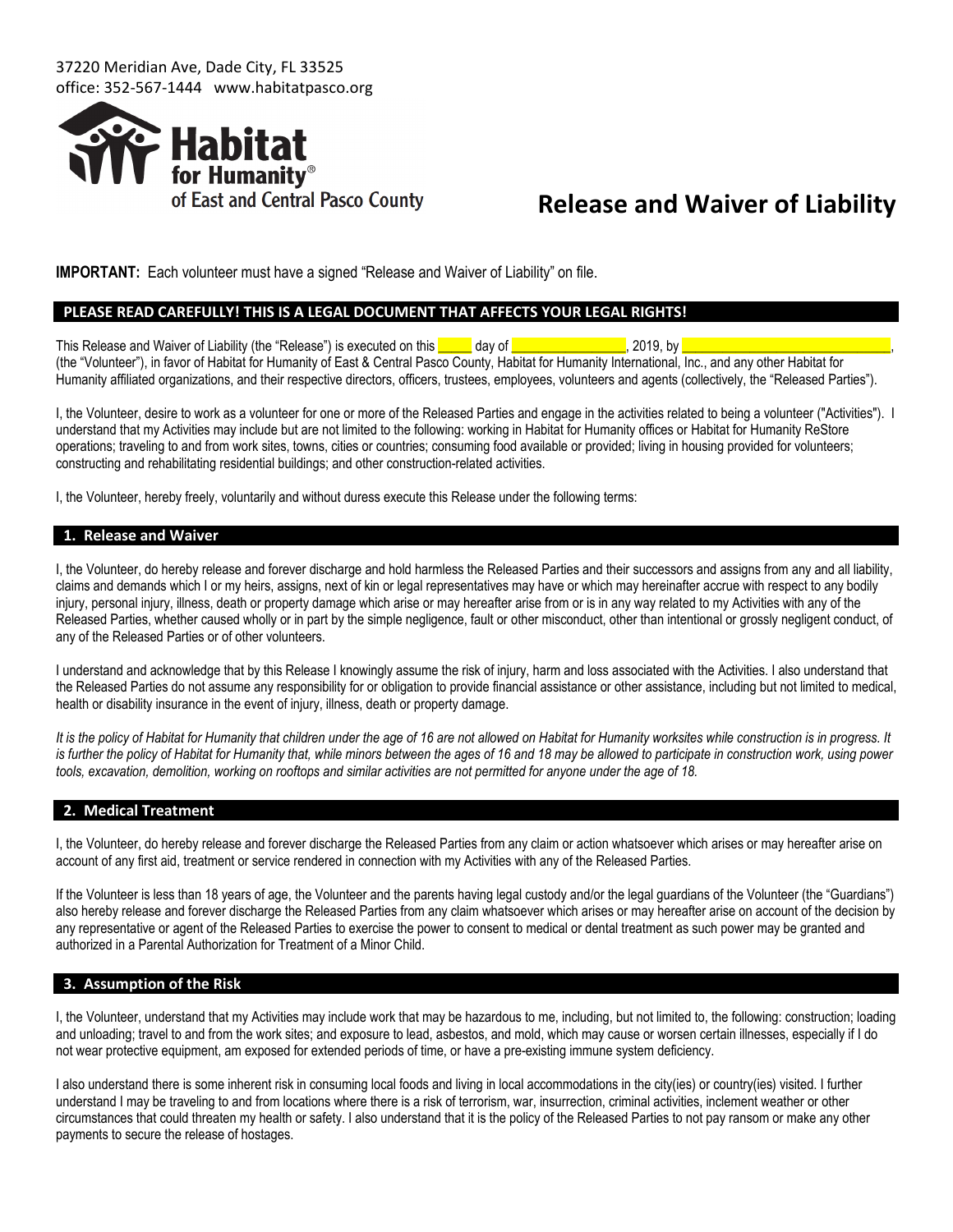I hereby expressly and specifically assume the risk of injury or harm in the Activities and release the Released Parties from all liability for any loss, cost, expense, injury, illness, death or property damage resulting directly or indirectly from the Activities.

#### **4. Insurance**

I, the Volunteer, understand that, except as otherwise agreed to by the Released Parties in writing, the Released Parties are under no obligation to provide, carry or maintain health, medical, travel, disability or other insurance coverage for any Volunteer. Each Volunteer is expected and encouraged to obtain his or her own health, medical, travel, disability or other insurance coverage.

#### **5. Photographic Release**

I, the Volunteer, do hereby grant and convey unto Habitat for Humanity International, Inc., all right, title and interest in any and all photographs and video or audio recordings of or including my image or voice, made by any of the Released Parties during my Activities with the Released Parties, including, but not limited to, the right to use such photographs or recordings for any purpose and to any royalties, proceeds or other benefits derived from them.

# **6. Other**

I, the Volunteer, expressly agree that this Release is intended to be as broad and inclusive as permitted by the laws of the state where the Activities take place. I further agree that in the event any clause or provision of this Release shall be held to be invalid by any court of competent jurisdiction, the invalidity of such clause or provision shall not otherwise affect the remaining clauses or provisions of this Release, which shall continue to be enforceable. Further, a waiver of a right under this Release does not prevent the exercise of any other right.

To express my understanding of and agreement with this Release, I sign here with a witness.

|                               | Signature: Signature |                                               |
|-------------------------------|----------------------|-----------------------------------------------|
|                               |                      |                                               |
| Address:                      |                      |                                               |
| Phone: (H)                    | E-mail: E-mail:      | <b>Date of Birth: Container and Container</b> |
| Witness: Name (please print): | Signature:           |                                               |

**IMPORTANT:** If the Volunteer is less than 18 years of age, all parents or guardians must also sign this Release and waiver of Liability with a witness. Also, all parents or guardians must complete the "Parental Authorization for Treatment of, and Travel With, a Minor Child" on the following page. If only one parent or guardian executes this Release on behalf of a Volunteer who is under 18 years of age, then the undersigned parent or guardian of the Volunteer hereby covenants, warrants, represents and agrees that he or she is executing this Release on behalf of, and as an agent for, any other individual who may be a parent or guardian of the Volunteer, and that by executing this Release, the undersigned is binding himself/herself, the Volunteer, and any other parent or guardian of the Volunteer, and all of their heirs, executors, personal representatives, assigns and estates to this Release.

| Address: <u>Address: Address: Address: Address: Address: Address: Address: Address: Address: Address: Address: Add</u>                                                                                                         |  |
|--------------------------------------------------------------------------------------------------------------------------------------------------------------------------------------------------------------------------------|--|
|                                                                                                                                                                                                                                |  |
| Parent/Guardian: Name (please print): Name (please print): Name (please print): Name (please print): Name (please print): Name (please print): Name (please print): Name (please print): Name (please print): Name (please pri |  |
|                                                                                                                                                                                                                                |  |
|                                                                                                                                                                                                                                |  |

## **EMERGENCY CONTACT INFORMATION**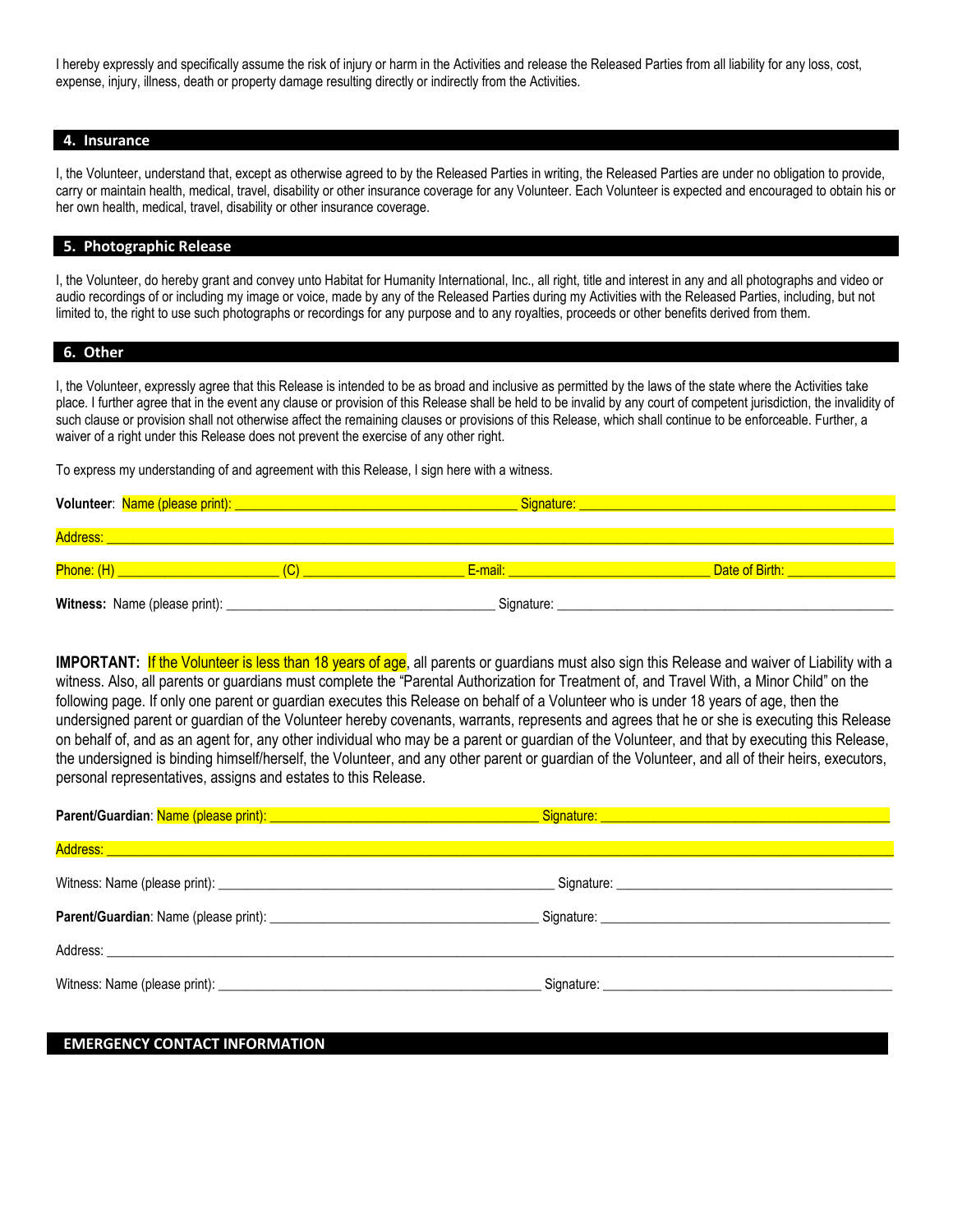| Name:      |       | Relationship:<br><u> 1980 - Jan Barat, marka masjid a shekara ta 1980 a shekara ta 1980 a shekara ta 1980 a shekara ta 1980 a sheka</u> |
|------------|-------|-----------------------------------------------------------------------------------------------------------------------------------------|
| Address:   |       |                                                                                                                                         |
| Phone: (H) | (C/W) | E-mail:                                                                                                                                 |

# **IF APPLICABLE:**

- **School/Organization (no abbreviations please): \_\_\_\_\_\_\_\_\_\_\_\_\_\_\_\_\_\_\_\_\_\_\_\_\_\_\_\_\_\_\_\_\_\_\_\_\_\_\_\_\_\_\_\_\_\_\_\_\_\_\_\_\_\_\_\_\_\_\_\_\_\_\_\_\_\_\_\_\_\_\_\_\_\_\_**
- **Host Affiliate Site: \_\_\_\_\_\_\_\_\_\_\_\_\_\_\_\_\_\_\_\_\_\_\_\_\_\_\_\_\_\_\_\_\_\_\_\_\_\_\_\_\_\_\_\_\_\_\_\_\_\_\_\_\_\_\_\_\_\_\_\_\_\_\_\_\_\_\_\_\_\_\_\_\_\_\_\_\_\_\_\_\_\_\_\_\_\_\_\_\_\_\_\_\_\_\_\_\_\_\_\_**

# **7. PARENTAL AUTHORIZATION FOR TREATMENT OF, AND TRAVEL WITH, A MINOR CHILD**

|                        | been entrusted or a duly authorized agent of Habitat for Humanity International, Inc., as my agent to act for me with respect to my minor child and in my   |       |
|------------------------|-------------------------------------------------------------------------------------------------------------------------------------------------------------|-------|
|                        | name in any way I could act in person to make any and all decisions for me with respect to my minor child, _______________________________, concerning      |       |
|                        | my minor child's personal care, medical treatment, hospitalization, and health care and to require, withhold or withdraw any type of medical treatment or   |       |
|                        | procedure, including X-ray examination, anesthetic, medical or surgical diagnosis or treatment which may be rendered to my minor child under the general or |       |
|                        | special supervision and on the advice of any physician or surgeon licensed to practice in the state in which treatment is sought. My agent shall have the   |       |
|                        | same access to my minor child's medical records that I have, including the right to disclose the contents to others.                                        |       |
|                        |                                                                                                                                                             |       |
|                        |                                                                                                                                                             |       |
|                        |                                                                                                                                                             |       |
|                        |                                                                                                                                                             |       |
| 1) Parent or Guardian: | Witness:                                                                                                                                                    | Date: |
|                        |                                                                                                                                                             |       |
|                        |                                                                                                                                                             |       |
| 2) Parent or Guardian: | Witness:                                                                                                                                                    | Date: |
|                        |                                                                                                                                                             |       |
|                        |                                                                                                                                                             |       |
|                        | This PARENTAL AUTHORIZATION FOR TREATMENT OF, AND TRAVEL WITH, A MINOR CHILD sworn to and subscribed before me by                                           |       |
|                        |                                                                                                                                                             |       |
|                        |                                                                                                                                                             |       |
|                        |                                                                                                                                                             |       |
|                        |                                                                                                                                                             |       |
|                        |                                                                                                                                                             |       |
|                        |                                                                                                                                                             |       |
| Notary Public          |                                                                                                                                                             |       |
|                        |                                                                                                                                                             |       |

My commission expires: \_\_\_\_\_\_\_\_\_\_\_\_\_\_\_\_\_\_\_\_\_\_\_\_\_\_\_\_\_\_\_\_\_\_\_\_\_\_\_\_\_\_